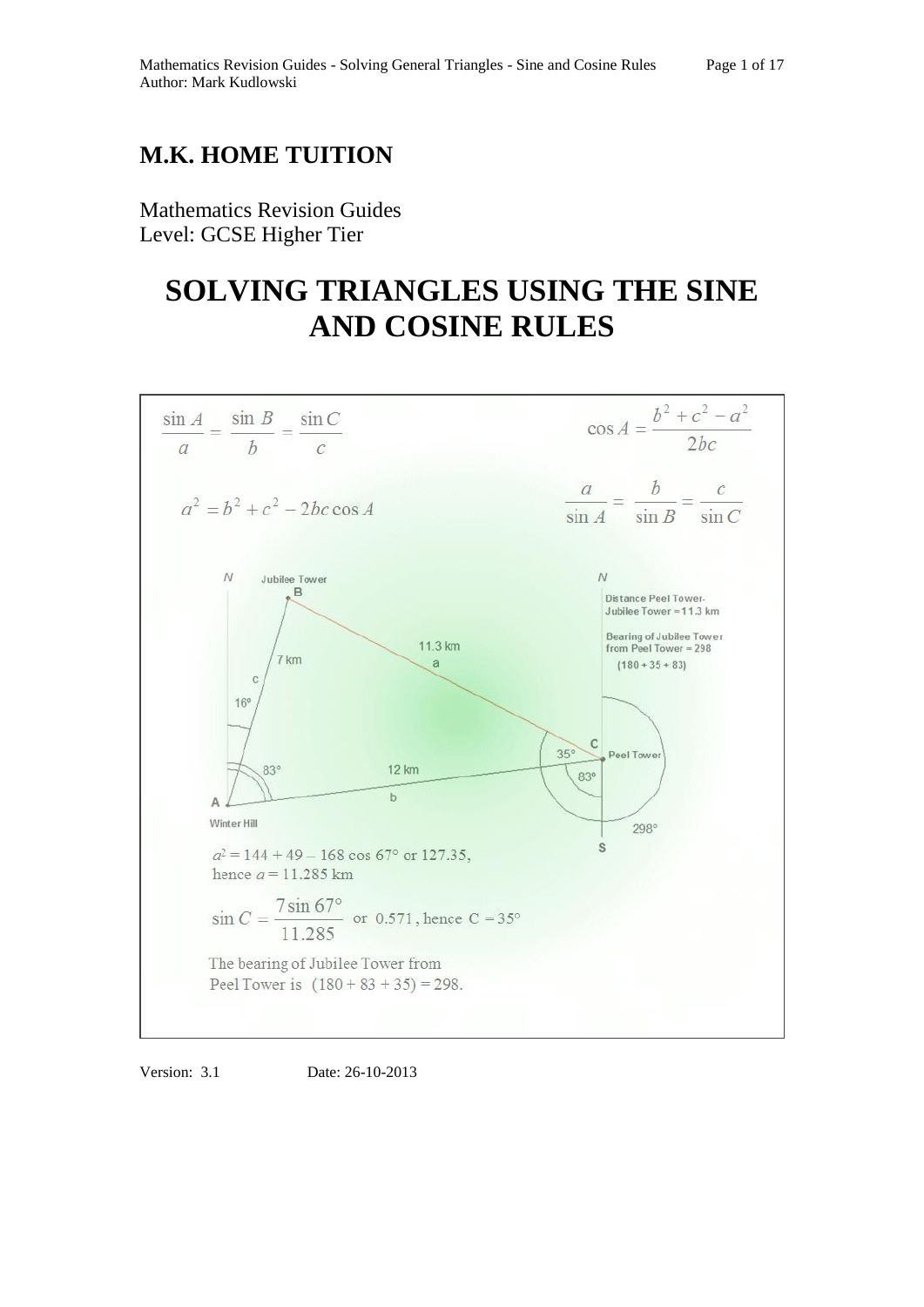# **SOLUTION OF GENERAL TRIANGLES - THE SINE AND COSINE RULES.**

The sine and cosine rules are used for finding missing sides or angles in all triangles, not just right-angled examples.

The labelling is important here; upper-case letters are used for angles and lower-case ones used for sides. Also, lettered sides are opposite the corresponding lettered angles.



# **Area of a triangle.**

One formula for finding the area of a triangle is  $\frac{1}{2}$  (base)  $\times$  (height). This can be adapted as follows:

By drawing a perpendicular from A, its length can be deduced by realising that it is opposite to angle C, and that the hypotenuse is of length *b*. The length of the perpendicular, and thus the height of the triangle, is *b* sin C.

The area of the triangle is therefore ½*ab* sin C. Since any side can be used as the base, the formula can be rotated to give ½*ac* sin B or ½*bc* sin A.

This formula holds true for acute- and obtuse-angled triangles.

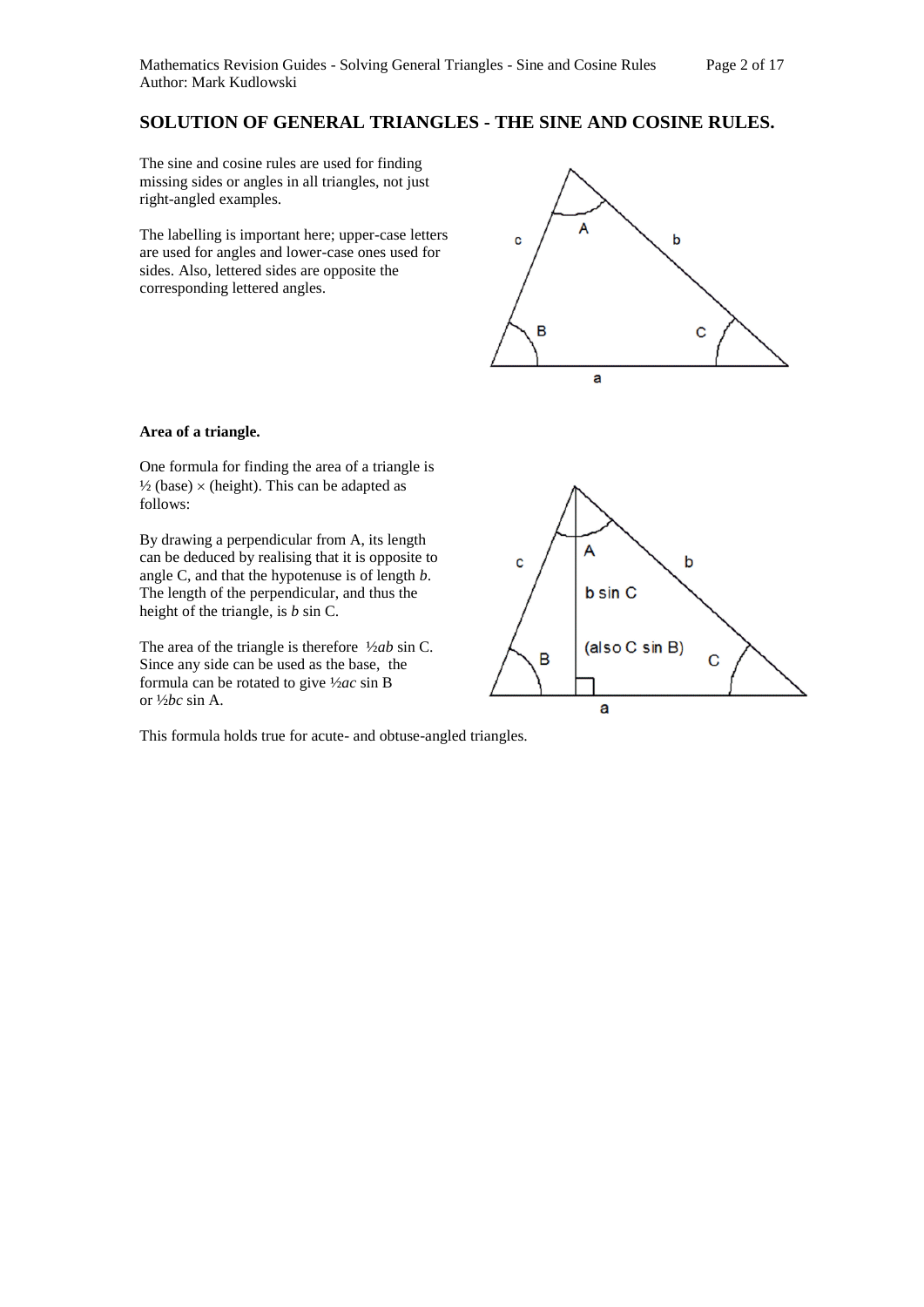#### **The sine rule.**

The sides and angles of a triangle are related by this important formula:

$$
\frac{\sin A}{a} = \frac{\sin B}{b} = \frac{\sin C}{c}
$$
  
or 
$$
\frac{a}{\sin A} = \frac{b}{\sin B} = \frac{c}{\sin C}
$$

The formula is normally used in the rearranged forms

$$
\sin A = \frac{a \sin B}{b}
$$
 when finding an unknown angle, or  

$$
a = \frac{b \sin A}{\sin B}
$$
 when finding an unknown side.

(The corresponding letter-pairs are interchangeable, thus  $\sin B = \frac{-\cos A}{c}$  $\sin B = \frac{B \sin C}{c}$  and  $c = \frac{a \sin C}{\sin A}$  $c = \frac{a \sin C}{1}$ sin  $=\frac{a\sin C}{\sin C}$  are examples of other equally valid forms.)

Note that an equation of the form  $\sin A = x$  has *two* solutions in the range  $0^{\circ}$  to 180°. Thus 30° is not the only angle with a sine of 0.5 - 150° is another one. Any angle *A* will have the same sine as (180°-*A*)*.* This is important when solving certain cases, but this is outside the scope of GCSE exams.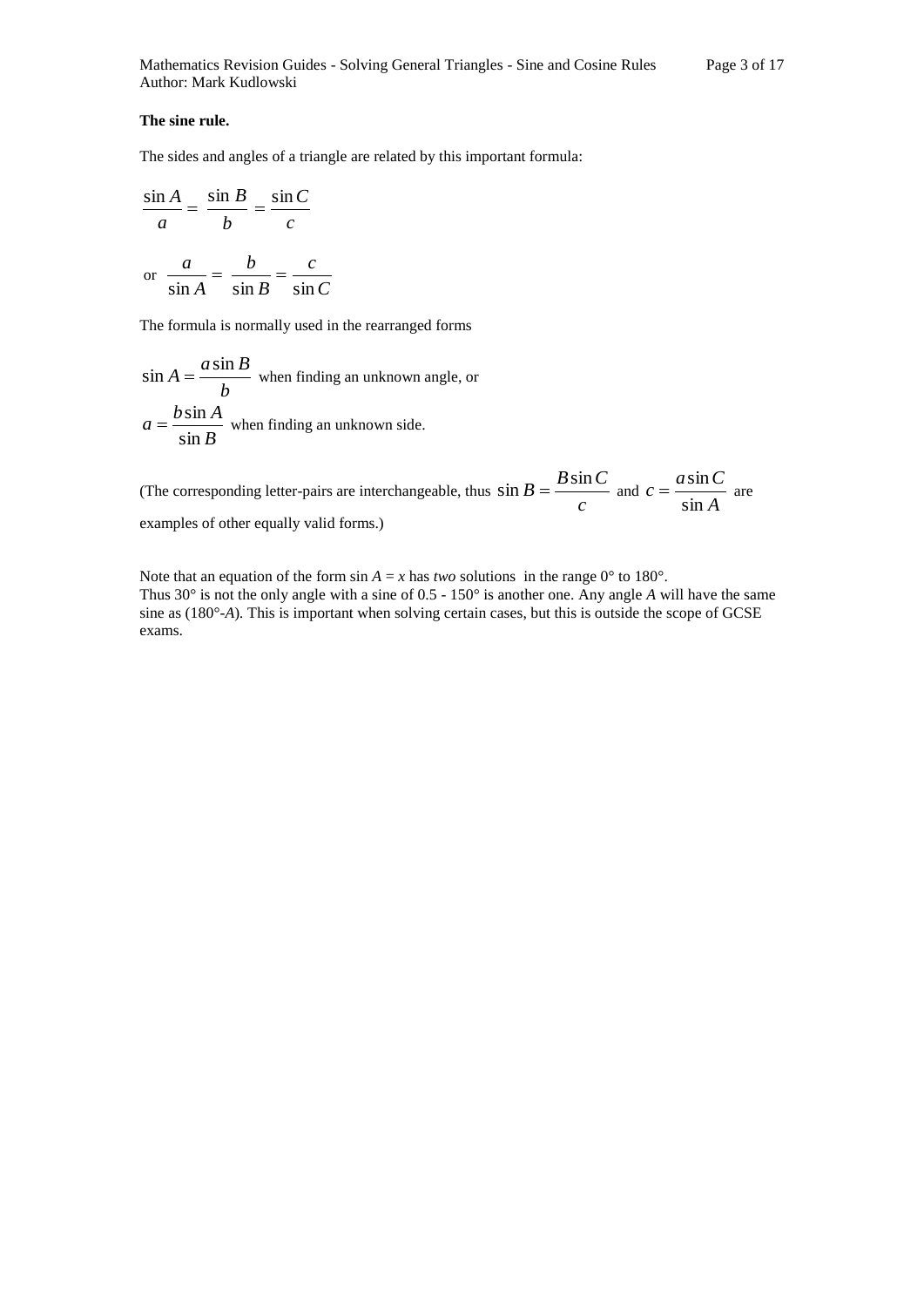#### **The cosine rule.**

This is another formula relating the sides and angles of a triangle, slightly harder to apply than the sine rule.

$$
a^2 = b^2 + c^2 - 2bc \cos A
$$

Here, *A* is the included angle between the sides *c*  and *b.* 

It is used in this form when finding an unknown side *a,* but rearranged as

$$
\cos A = \frac{b^2 + c^2 - a^2}{2bc}
$$

when used to find an unknown angle.

This formula can also be rotated between different sides and angles: thus

$$
a2 = b2 + c2 - 2bc \cos A
$$
  
\n
$$
b2 = c2 + a2 - 2ca \cos B
$$
  
\n
$$
c2 = a2 + b2 - 2ab \cos C
$$

all have the same effect.

The formulae for missing angles can be similarly rotated:

$$
\cos A = \frac{b^2 + c^2 - a^2}{2bc}
$$

$$
\cos B = \frac{c^2 + a^2 - b^2}{2ca}
$$

$$
\cos C = \frac{a^2 + b^2 - c^2}{2ab}
$$

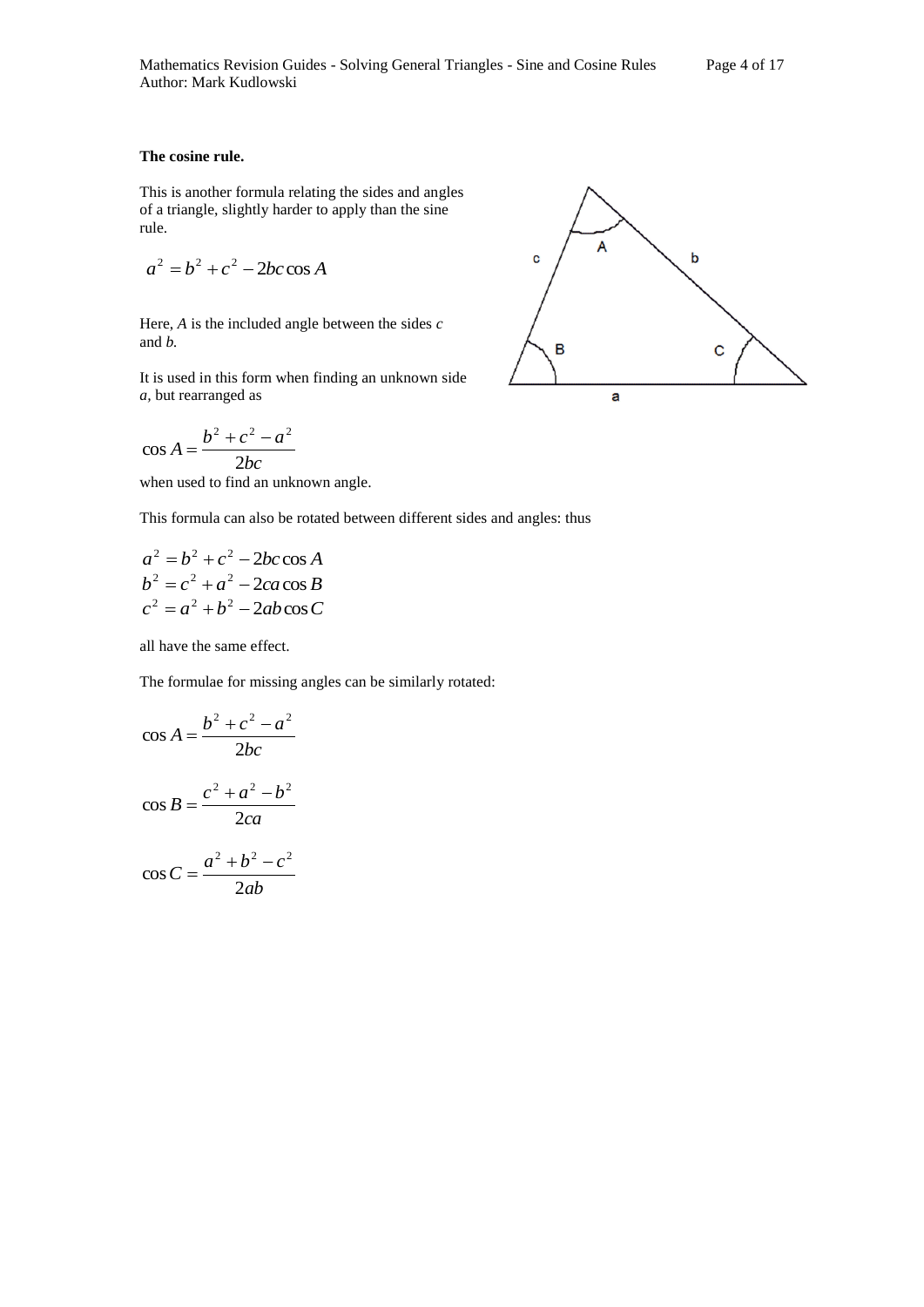# **Which rules should we use ?**

This depends on the information given.

i) Given **two angles and one side** - use the **sine rule**. (If the side is not opposite one of the angles, you can work out the third angle simply by subtracting the sum of the other two from 180°).

ii) Given **two sides and an angle opposite one of them** - use the **sine rule**. (Some cases can give rise to two possible solutions, but there is no need to know this at GCSE).

This is the "angle *not* included and two sides" case – questions will usually specify that the triangle is acute-angled. The section on 'Congruent Triangles' also discusses this case.

iii) Given **two sides and the included angle** - use the **cosine rule** to find the third side and then continue with the **three sides and one angle** case below.

iv) Given **three sides and no angles** - use the **cosine rule** to find the angle opposite the longest side, followed by the sine rule for either of the others. The third angle can be found by subtraction.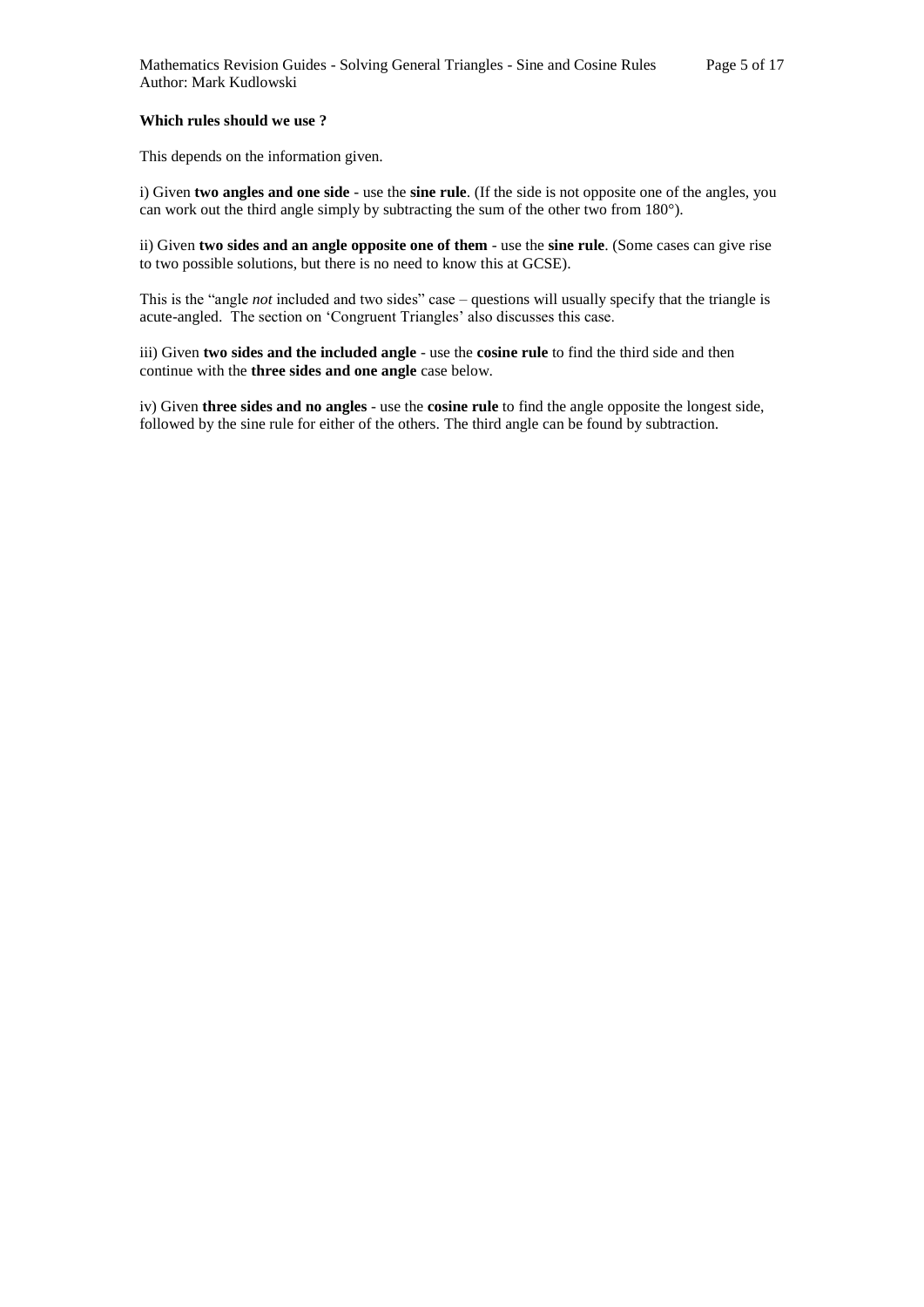**Example (1):** Find the angles marked A and the sides marked *a* in the triangles below.

Note that triangles **S** and **T** are **acute-angled.** 



#### **Triangle P.**

Two angles and a side are known. The known side is not opposite either of the known angles, but the opposite angle (call it *B*) can easily be worked out by subtracting the other two angles from  $180^\circ$ . This makes  $B = 111^\circ$  and  $b = 6$  units. We will also label the 32° angle *A* as it is opposite side *a*.

We therefore use the sine rule in the form  $a = \frac{3 \times 10^4}{\sin B}$  $a = \frac{b \sin A}{1}$ sin  $=\frac{b\sin A}{\sin B}$ , giving  $a = \frac{6\sin 32^{\circ}}{\sin 111^{\circ}}$  $=\frac{6\sin 32^{\circ}}{1\cdot 111^{\circ}}$ sin111  $a = \frac{6 \sin 32^{\circ}}{4 \cdot 1}$ , or 3.41 units to 2 d.p.

# **Triangle Q.**

All three sides are known here but we are required to find angle *A.* Labelling side *a* as the opposite side (length 4 units), we will call the side of length 5 side *b* and the side of length 6 side *c*.

This time we use the cosine rule in the form 
$$
\cos A = \frac{b^2 + c^2 - a^2}{2bc}
$$
.

Substituting for *a*, *b* and *c* gives

$$
\cos A = \frac{25 + 36 - 16}{60}
$$
 and hence  $A = 41.4^{\circ}$  to 1 d.p.

#### **Triangle R.**

Here we have two sides plus the included angle given. Label the angle of 34° as *A*, the side of length 8 as *b*, and the side of length 12 as *c*.

We must therefore substitute the values of *A*, *b* and *c* into the cosine formula  $a^2 = b^2 + c^2 - 2bc \cos A$ 

This gives  $a^2 = 64 + 144 - 192 \cos 34^\circ$ , and hence  $a = \sqrt{208 - 159.2}$  or 6.99 units to 2 d.p.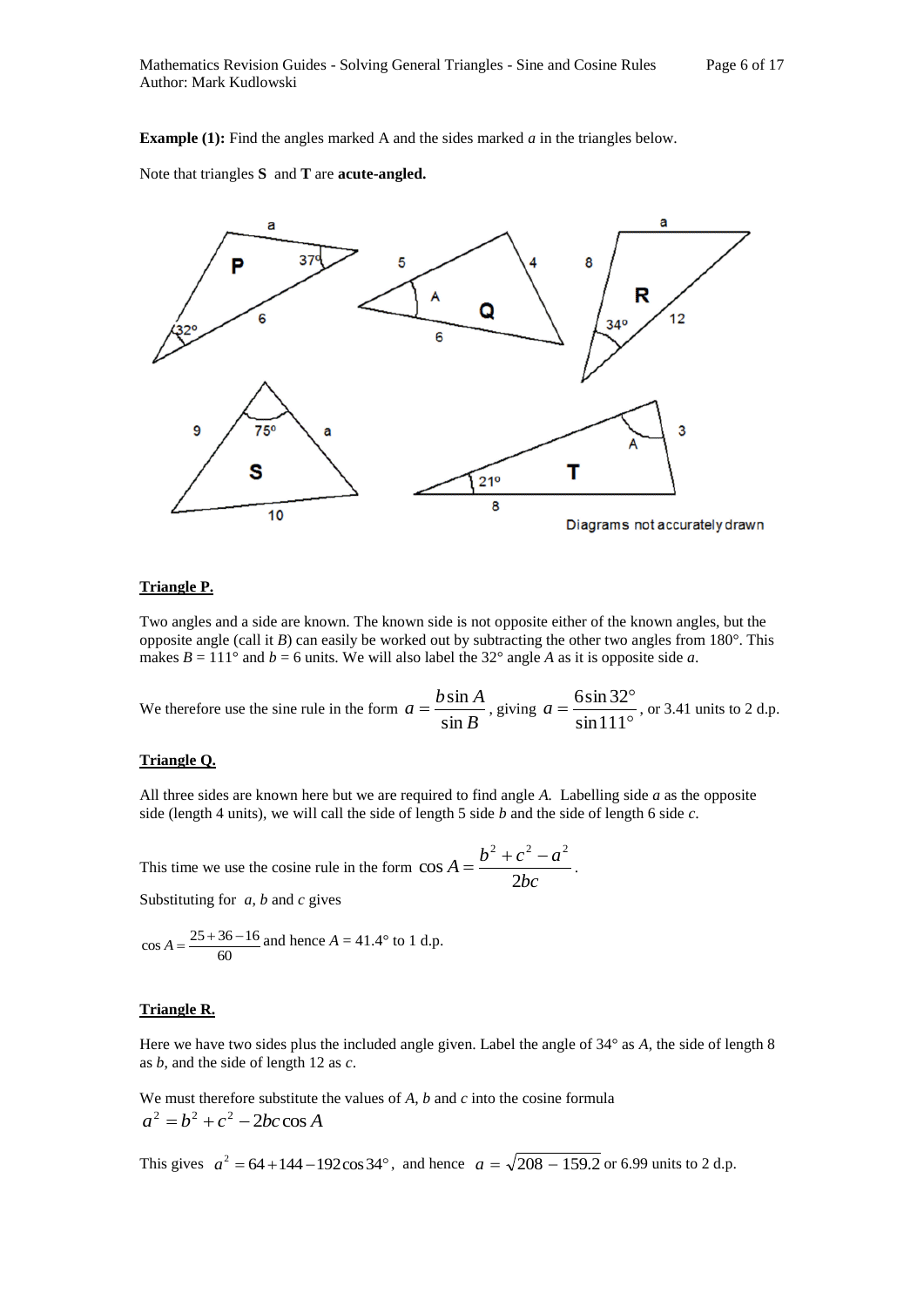# **Triangle S.**

Here we have two sides given, plus an angle *not* included. Label the angle opposite *a* as *A*, the 75° angle as *B*, the side of length 10 as *b*, the side of length 9 as *c*, and the angle opposite *c* as *C*. To find *a* we need to apply the sine rule twice.

First we find angle *C* using  $sin C = \frac{684b}{b}$  $\sin C = \frac{c \sin B}{b}$ , hence  $\sin C = \frac{9 \sin^2 C}{10}$  $\sin C = \frac{9 \sin 75^{\circ}}{10^{\circ}}$ 

The value of sin *C* is 0.8693 to 4 dp, so in this acute-angled case angle *C* is therefore 60.4°.

To find side *a*, we must find angle *A.* The angle can be worked out as 180 - (75 + 60.4) degrees, or 44.6°.

Then we use the sine rule again:  $a = \frac{3 \times 12}{\sin B}$  $a = \frac{b \sin A}{1}$ sin  $=\frac{b \sin A}{\sin B}$  or  $a = \frac{10 \sin 44.5}{\sin 75^\circ}$  $=\frac{10\sin 44.6^{\circ}}{1.75^{\circ}}$ sin 75  $a = \frac{10\sin 44.6^{\circ}}{1.756}$ , giving  $a = 7.27$  units to 2 d.p.

# **Triangle T.**

Again we have two sides given, plus an angle *not* included. We use the sine rule again , this time to find angle *A.* Label the side of length 8 as *a,* the angle of 21° as *B*, and the side of length 3 as *b.* 

Applying the sine formula in the form  $\sin A = \frac{d^2A}{dr^2}$  $\sin A = \frac{a \sin B}{b}$  we get  $\sin A = \frac{8 \sin A}{3}$  $\sin A = \frac{8 \sin 21^{\circ}}{2}$ or sin  $A = 0.9556$  to 4 d.p. This gives angle  $A = 72.9^\circ$  and, by subtraction, angle  $C = 86.1^\circ$ .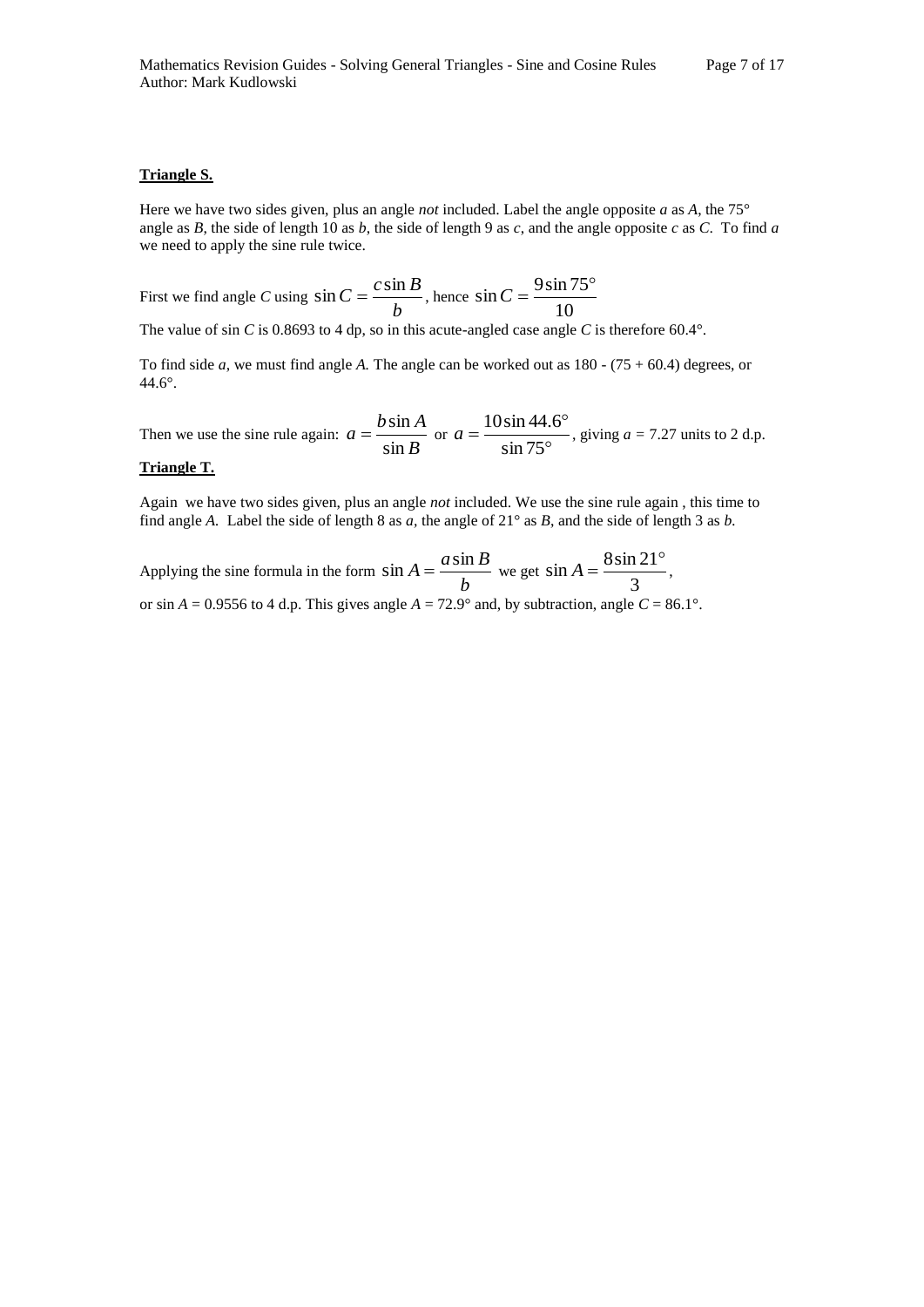**Example (2):** Solve triangle **Q** from example 1 by finding all three missing angles, as well as its area.



After labelling as above, the first step would be to find angle *C***,** opposite the longest side**.** This uses the cosine formula.

We use the form

$$
\cos C = \frac{a^2 + b^2 - c^2}{2ab}.
$$

Substituting for *a*, *b* and *c* gives

$$
\cos C = \frac{16 + 25 - 36}{40}
$$
 and hence  $C = 82.8^{\circ}$  to 1 d.p. (keep more accuracy, 82.82°, for future working)

We now have enough information to work out the area of the triangle, as we have found the included angle *C.* 

The area of the triangle is thus  $\frac{1}{2ab}$  sin *C*, or 10 sin 82.8° = 9.85 sq.units.

To find the other two angles, we use the sine rule to find one of them and then subtract the sum of the other two angles from 180° to find the third.

The reason for using the longest side first is to prevent ambiguous results when using the sine rule. No triangle can have more than one obtuse angle, and the longest side is always opposite the largest angle. The cosine rule would take care of the obtuse angle if there was one, leaving no possibility of confusion when using the sine rule to work out the other two. In fact, angle *C* is acute in this case, so we have an acute-angled triangle.

We can choose either remaining side to work out the other angles - here we'll find *B* first using the sine rule.

$$
\sin B = \frac{b \sin C}{c}
$$
, giving  $\sin B = \frac{5 \sin 82.82^{\circ}}{6}$  and  $\sin B = 0.8268$ .

This gives  $B = 55.8^\circ$  to 1 d.p. (only the acute angle is valid here)

To find *C*, we subtract the sum of *A* and *B* from 180°, hence  $C = 41.4$ ° to 1 d.p.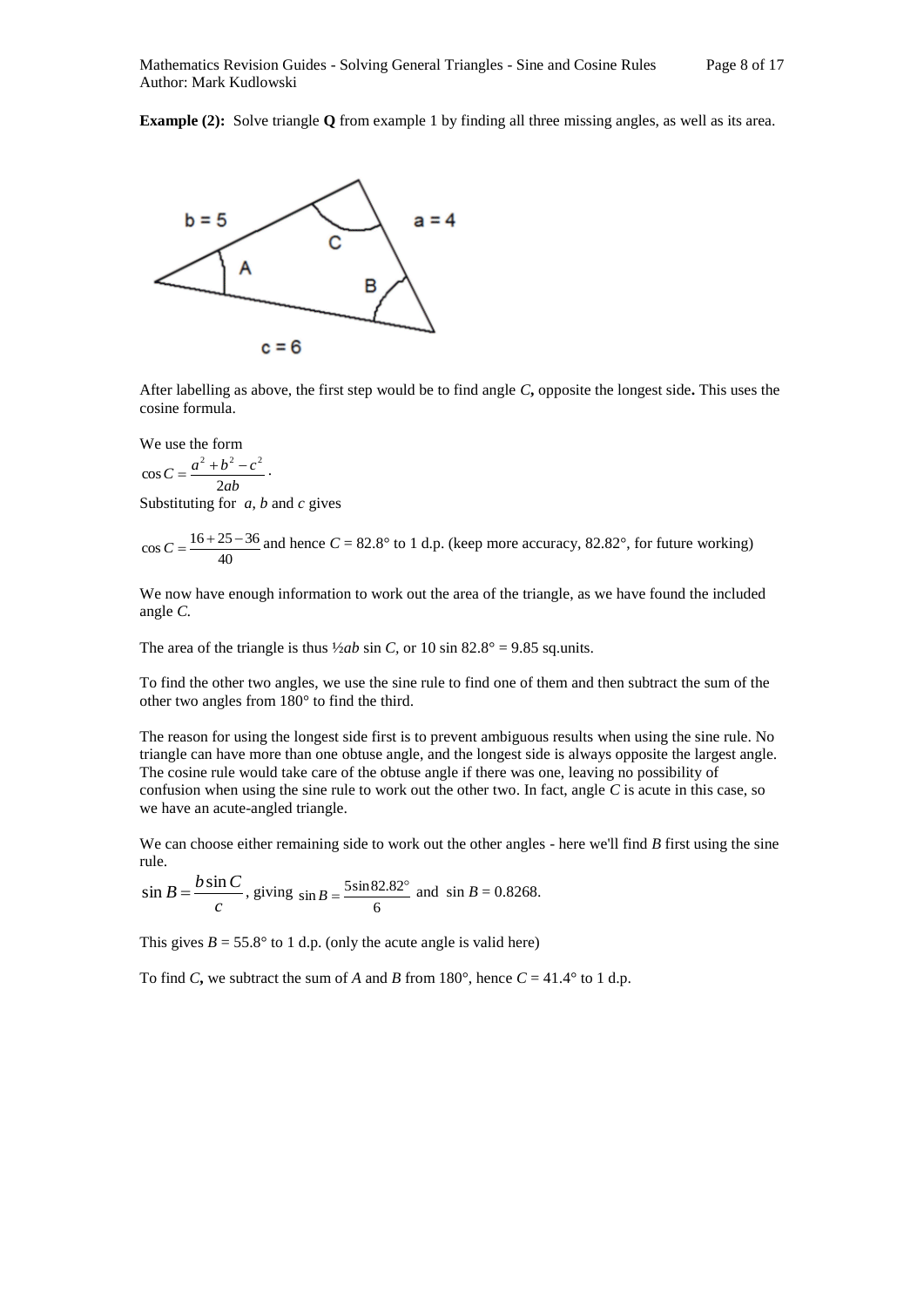**Example (3):** Solve triangle **R** from example 1 by finding the two missing angles and the missing side. Find out its area as well.



We can work out the area at once as  $\frac{1}{2bc}$  sin *A*. This gives 48 sin 34° or 26.84 sq.units.

First, we find the missing side *a* by substituting the values of *A*, *b* and *c* into the cosine formula  $a^2 = b^2 + c^2 - 2bc \cos A$ 

This gives  $a^2 = 64 + 144 - 192 \cos 34^\circ$  or 48.8, and hence  $a = \sqrt{208 - 159.2}$  or 6.99 units to 2 d.p. (Keep greater accuracy for future calculation - 6.987).

After finding *a* , the next step is to find one of the two missing angles. Both methods are shown here for illustrative purposes - choose the one you're happier with.

#### **Using Cosine Rule.**

Choose angle *C* as the next angle**,** since it is opposite the longer side, here *c.* (This will take care of a potential obtuse angle solution.)

$$
\cos C = \frac{a^2 + b^2 - c^2}{2ab}
$$
, or  $\cos C = \frac{48.8 + 64 - 144}{2 \times 6.987 \times 8}$ , or -0.2791.

This gives  $C = 106.2^{\circ}$  to 1 d.p. (note that obtuse angles have a negative cosine).

Angle *B* can be found simply by subtracting the sum of *A* and *C* from 180°. It is thus 180 - (34 +  $106.2$ ° or 39.8°.

#### **Using Sine Rule.**

We have one known angle, A, of  $34^{\circ}$ , so we know that one of the remaining ones must be acute since all triangles have at least two acute angles. We therefore use the sine rule to find the angle opposite the shorter of the remaining sides, namely side *b*.

Applying the sine formula in the form  $\sin B = \frac{a}{a}$  $\sin B = \frac{b \sin A}{a}$  we get  $\sin B = \frac{8 \sin 34}{6.987}$  $\sin B = \frac{8 \sin 34^{\circ}}{100}$ , or sin  $B = 0.6403$  to 4 d.p. Angle *B* is hence 39.8°

Angle *C* can be found by subtraction, being equal to  $(180 - (34 +39.8))^{\circ}$ , or  $106.2^{\circ}$ .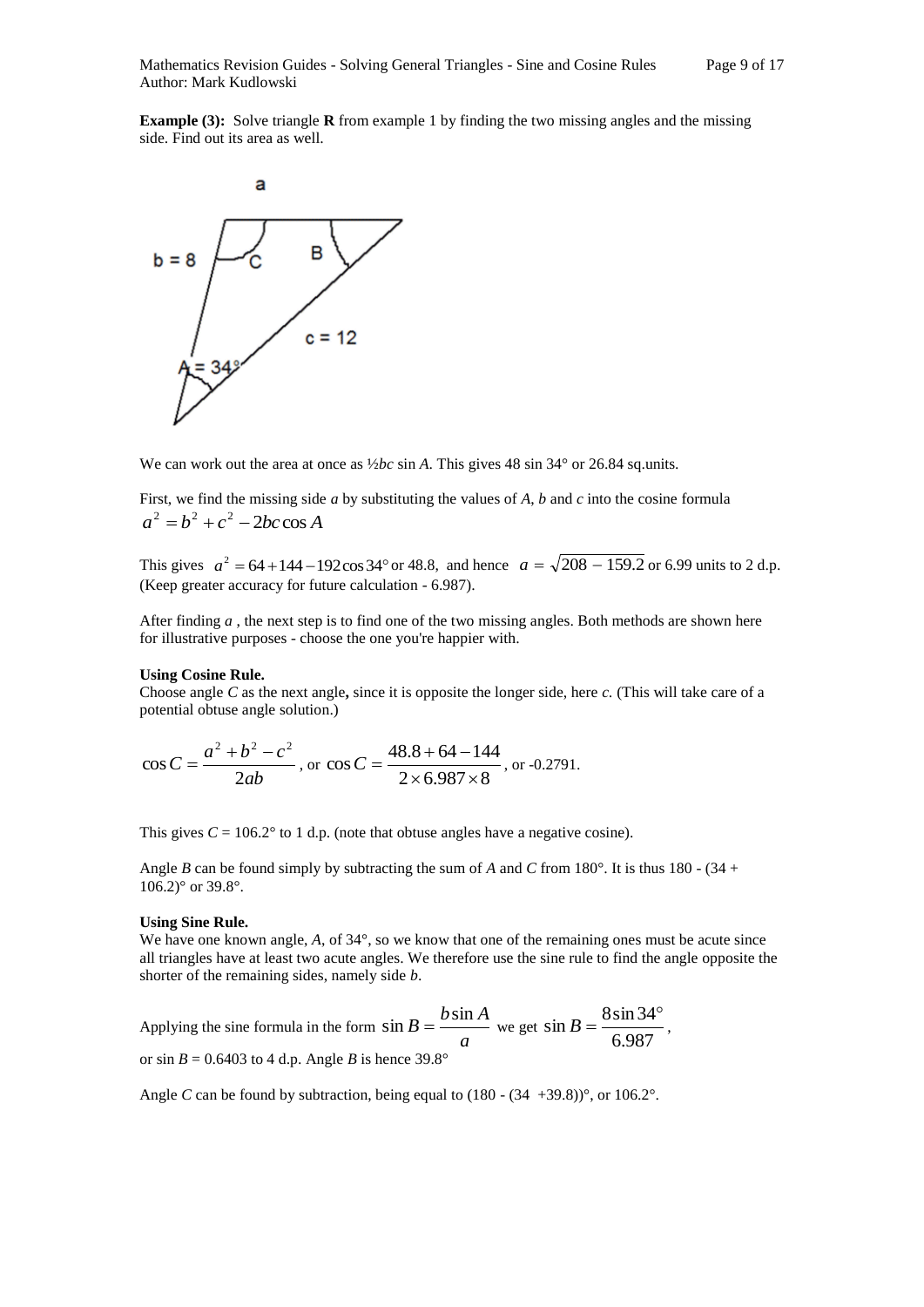#### **Real-life applications of Sine and Cosine Rules.**

The sine and cosine rules can be used to solve real-life trigonometry problems.

Many everyday problems in trigonometry involve such terms as **bearings**, **angles of elevation**, and **angles of depression**.

#### **Bearings (revision).**

A **bearing** of a point B from point A is its compass direction generally quoted to the nearest degree, and stated as a number from 000° (North) to 359°.

Bearings are measured **clockwise** from the **northline**.

**Example(4):** Express the eight points of the compass shown in the diagram as bearings from north.

| $N - 000^{\circ};$  | $NE - 045^{\circ}$ ; | $E - 090^{\circ}$ | $SE - 135^{\circ}$ |
|---------------------|----------------------|-------------------|--------------------|
| $S - 180^{\circ}$ ; | $SW - 225^{\circ}$ ; | $W - 270^\circ;$  | $NW-315^{\circ}$   |

Real-life problems can be solved by applying trigonometric rules, and often in differing ways. See the following examples.

### **Angle of elevation and depression.**

The angle of elevation of an object is its angular height (in degrees) above a reference line.

In the diagram on the right, the angle **A** is the angle of elevation of the base of the lighthouse from the yacht .



The angle of depression of an object is its angular 'depth' (in degrees) below a reference line.

In the diagram on the right, the boat makes an angle of depression **A** with the observer's horizon at the cliff top.



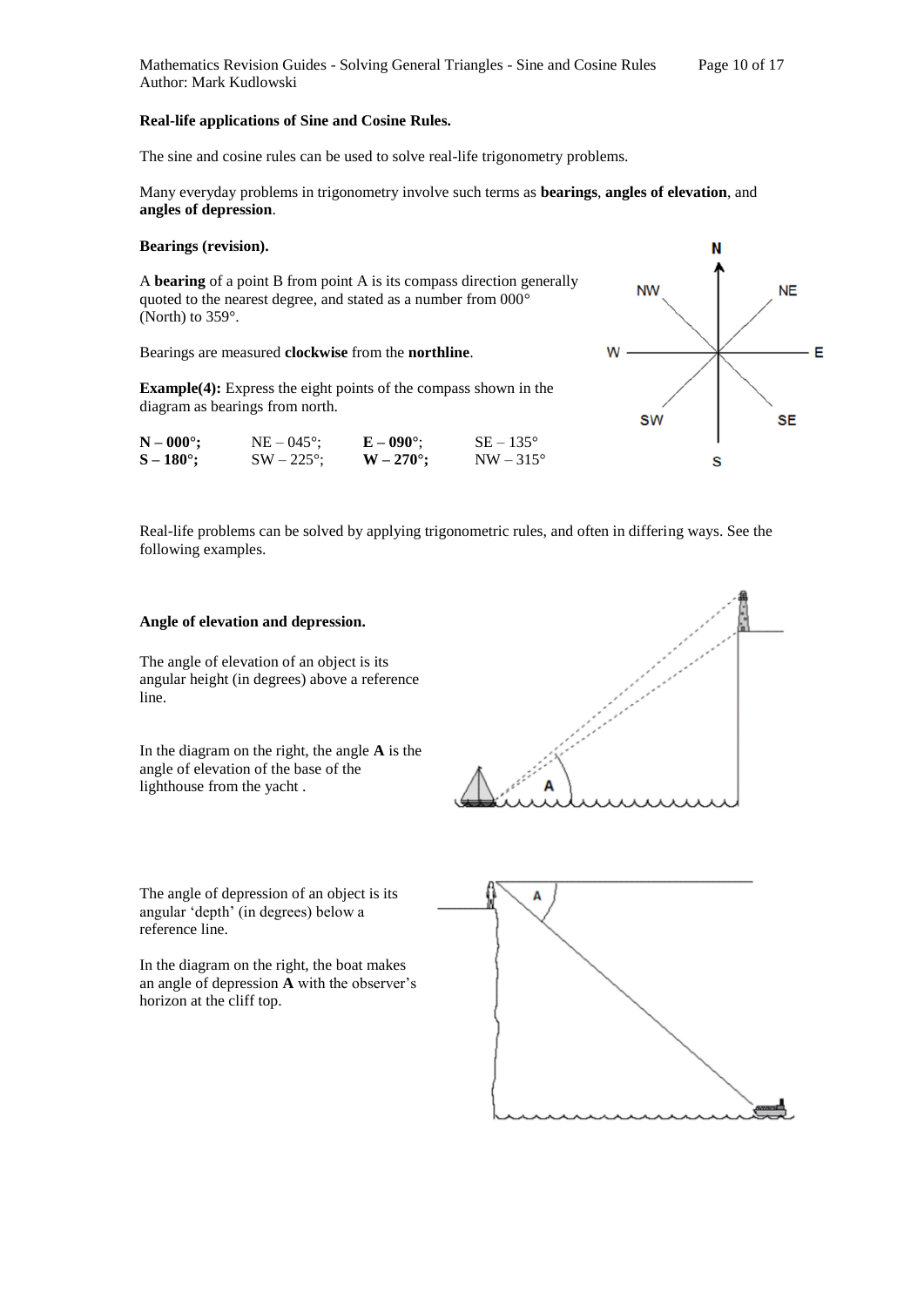Mathematics Revision Guides - Solving General Triangles - Sine and Cosine Rules Page 11 of 17 Author: Mark Kudlowski

**Example (5):** Two ships leave port at 10:00 and each one continue on a straight-line course. Ship **A**  travels on a bearing of 060° at a speed of 23 km/h, and ship **B** travels on a bearing of 115° at a speed of 28 km/h.

How far away are the ships from each other at 12:00, assuming no changes of course and speed ?

Since two hours elapse between 10:00 and 12:00, ship **A** will have travelled 46 km and ship **B** will have travelled 56 km from port.

The situation at 12:00 is represented by a triangle where ship **A** is 46 km from port **P** at a bearing of 060° and ship **B** 56 km from port at a bearing of 115°. We have also included the northline at **N***.*

The angle between the ships' bearings is 55° because angle NPA =  $60^{\circ}$  and angle NPB = 115°.



We have two sides and the included angle given in the triangle PAB, and so we can find the distance **AB** using the cosine rule:

 $(AB)^2 = (AP)^2 + (PB)^2 - 2(AP)(PB) \cos 55^\circ$ 

This gives  $(AB)^2 = 2116 + 3136 - 5152 \cos 55^\circ$  or 2296.9, and hence  $AB = 47.9$  km to 3 s.f.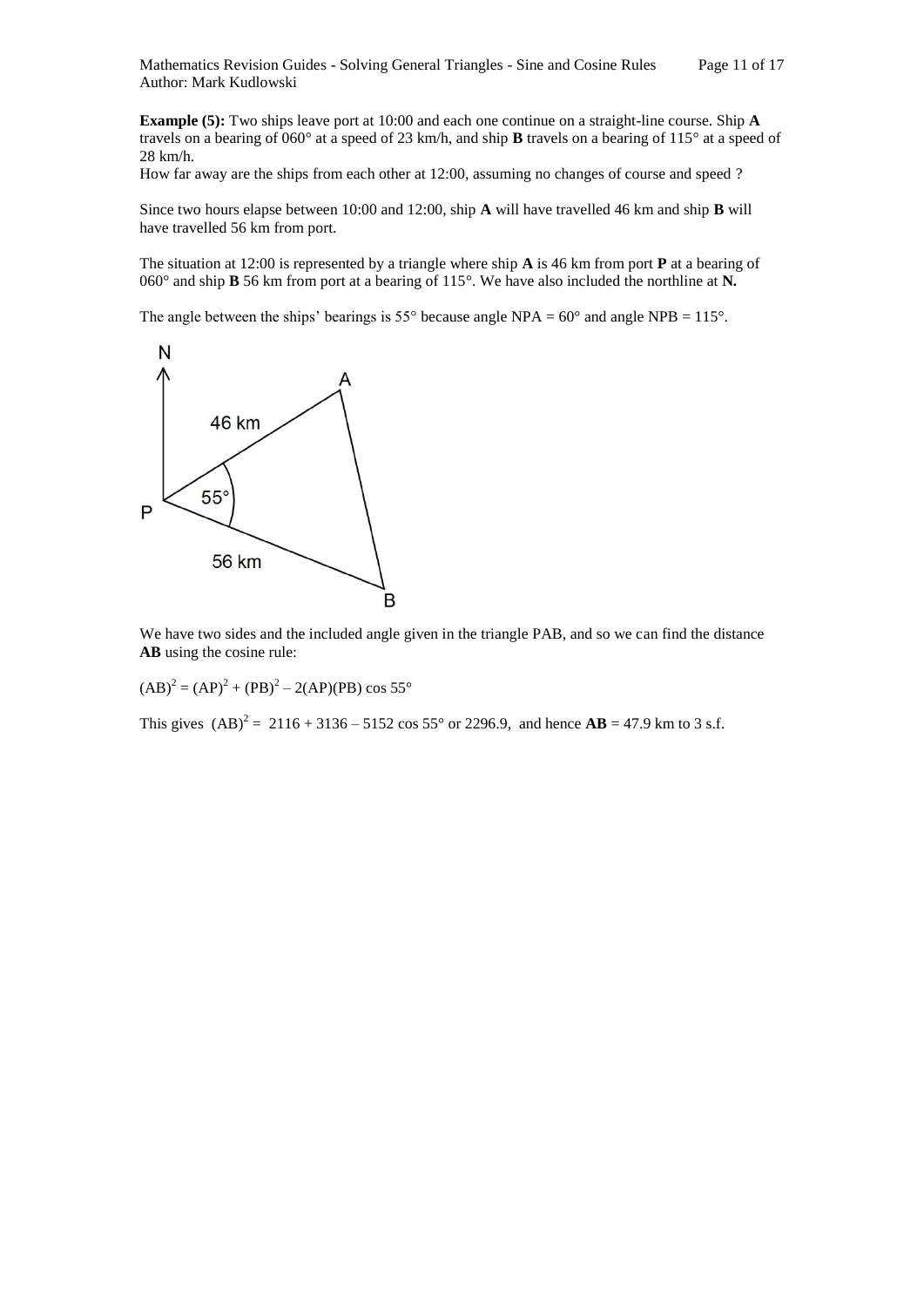**Example (6):** A yachtsman passes a lighthouse at point **P** and sails for 6 km on a bearing of 080° until he reaches point **Q**. He then changes direction to sail for 4 km on a bearing of 150°.

Work out the yachtsman's distance and bearing from the lighthouse at point **R**, after the second stage of his sailing.

(Although this is an accurate diagram, only a sketch is required ).

We can find  $\angle$  POR by realising that  $\angle$  N<sub>1</sub>PO and  $\angle$  PON<sub>2</sub> are supplementary, i.e. their sum is 180<sup>°</sup>. Hence add  $\angle$  PON<sub>2</sub> = (180 – 80) = 100°.

Because angles at a point add to 360 $^{\circ}$ ,  $\angle$  PQR =  $360 - (100 + 150) = 110^{\circ}$ 

We can now find the distance PR as being the third side of triangle PQR – we have two sides (4 km and 6 km) and the included angle of 110°.

We label each side as opposite the angles, and use the cosine rule to find side *q* (PR) first :

$$
q^2 = r^2 + p^2 - 2pr \cos Q
$$

This gives  $q^2 = 36 + 16 - 48 \cos 110^\circ$  or 68.41, and hence  $q = 8.27$  km (Keep higher accuracy for future calculation - 8.271).

We can then use the sine rule to find angle QPR (P) and hence the yacht's final bearing from northline  $N_1$ .

Applying the sine rule, we have  
\n
$$
\frac{\sin \angle QPR}{4} = \frac{\sin 110^{\circ}}{8.271}
$$
, and thus  
\n
$$
\sin \angle QPR = \frac{4 \sin 110^{\circ}}{8.271}
$$

or sin  $\angle$ QPR = 0.4545 to 4 d.p. Angle QPR is hence 27°

8.271



The yacht's final bearing from northline N<sub>1</sub> is  $(80 + 27)$  °, or  $107$ °, and its distance from the **lighthouse at P is 8.27 km.**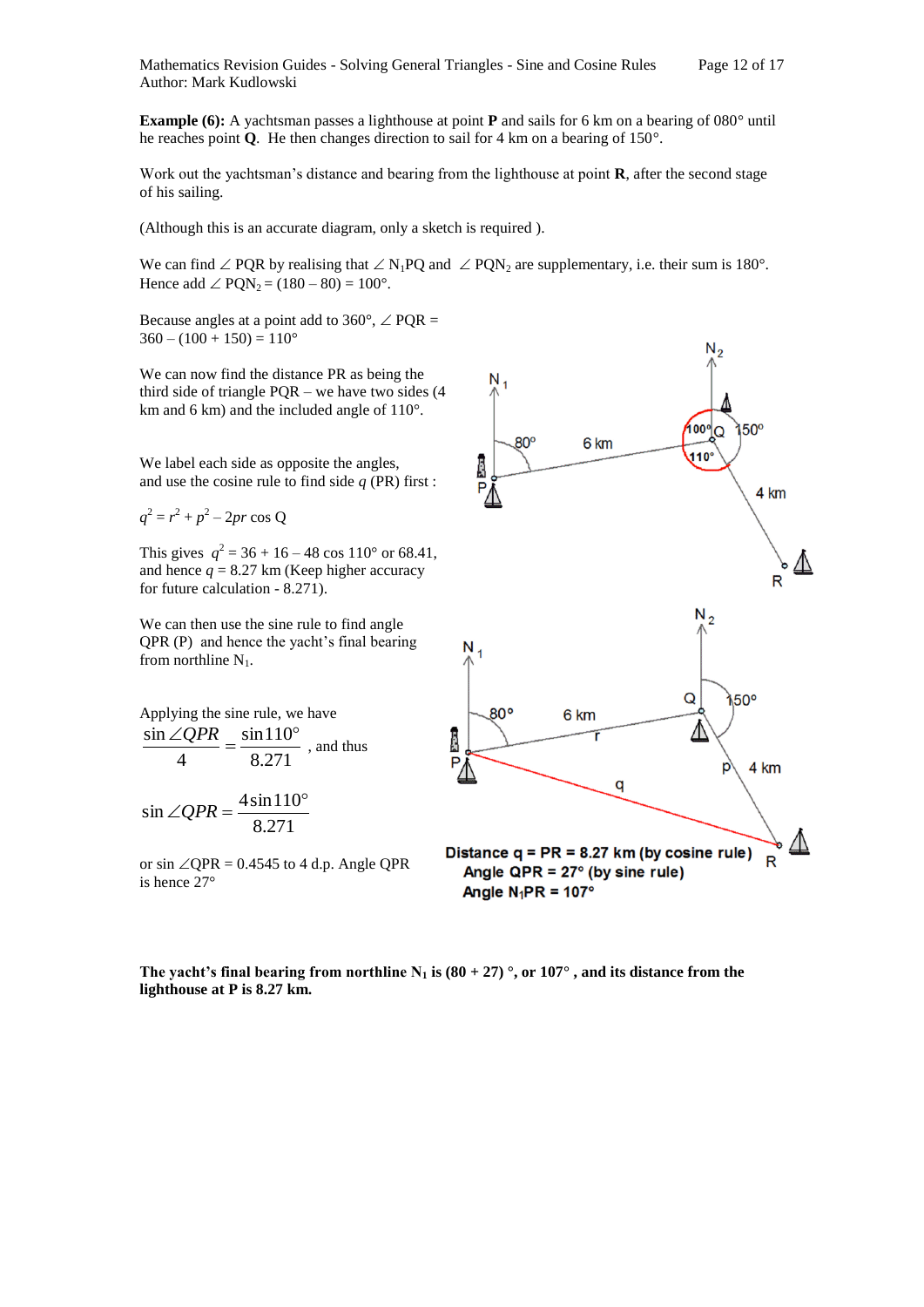Mathematics Revision Guides - Solving General Triangles - Sine and Cosine Rules Page 13 of 17 Author: Mark Kudlowski



 $h = a \sin 28^\circ$ 

We start by looking at the triangle ABT, because we can work out its angles ;  $ABT = 152^{\circ}$  (180° in a straight line) and therefore angle ATB = 12°.

We then use the sine rule to find the side labelled *a*:

$$
\frac{a}{\sin 16^{\circ}} = \frac{40}{\sin 12^{\circ}} \to a = \frac{40 \sin 16^{\circ}}{\sin 12^{\circ}} = 53.03 \,\text{m}.
$$

Then we can use right-angled methods to find  $h = 53.03 \sin 28^\circ$  m = 24.9 m

**the castle tower is 24.9 m high.**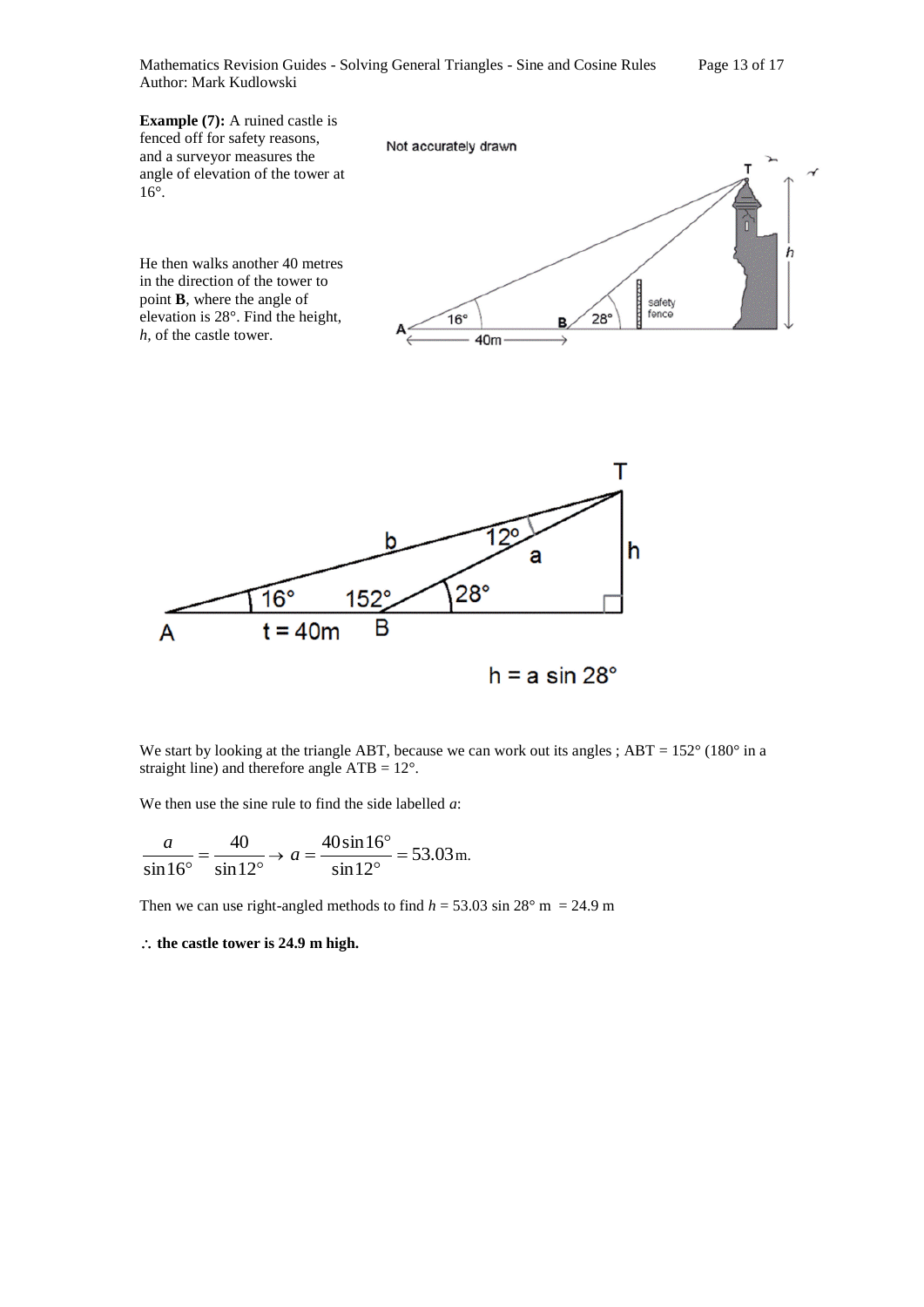Mathematics Revision Guides - Solving General Triangles - Sine and Cosine Rules Page 14 of 17 Author: Mark Kudlowski

**Example (8):** A yachtsman at **A**  measures the angle of elevation of the base of a lighthouse at point **C** and finds it to be 35°. He then measures the angle of elevation of the top of the lighthouse at point **D** and finds it to be 41°. Given that the lighthouse is on the top of a vertical sea-wall 52m high meeting the sea at **B**, calculate the height *h* of the lighthouse.





Since the triangle ABD is right-angled, angle  $ADB = 49^\circ$ .

Since angle BAC =  $35^\circ$ , the small angle DAC =  $6^\circ$ .

We can then use triangle ABC to find side AC (also labelled *d*).

Here 
$$
d = \frac{52}{\sin 35^\circ}
$$
 m = 90.66m.

We can then use the sine rule to find *h*:

$$
\frac{h}{\sin 6^\circ} = \frac{d}{\sin 49^\circ} \rightarrow h = \frac{90.66 \sin 6^\circ}{\sin 49^\circ} \rightarrow h = 12.6 \,\mathrm{m}.
$$

Hence the height of the lighthouse,  $h<sub>1</sub> = 12.6$  m.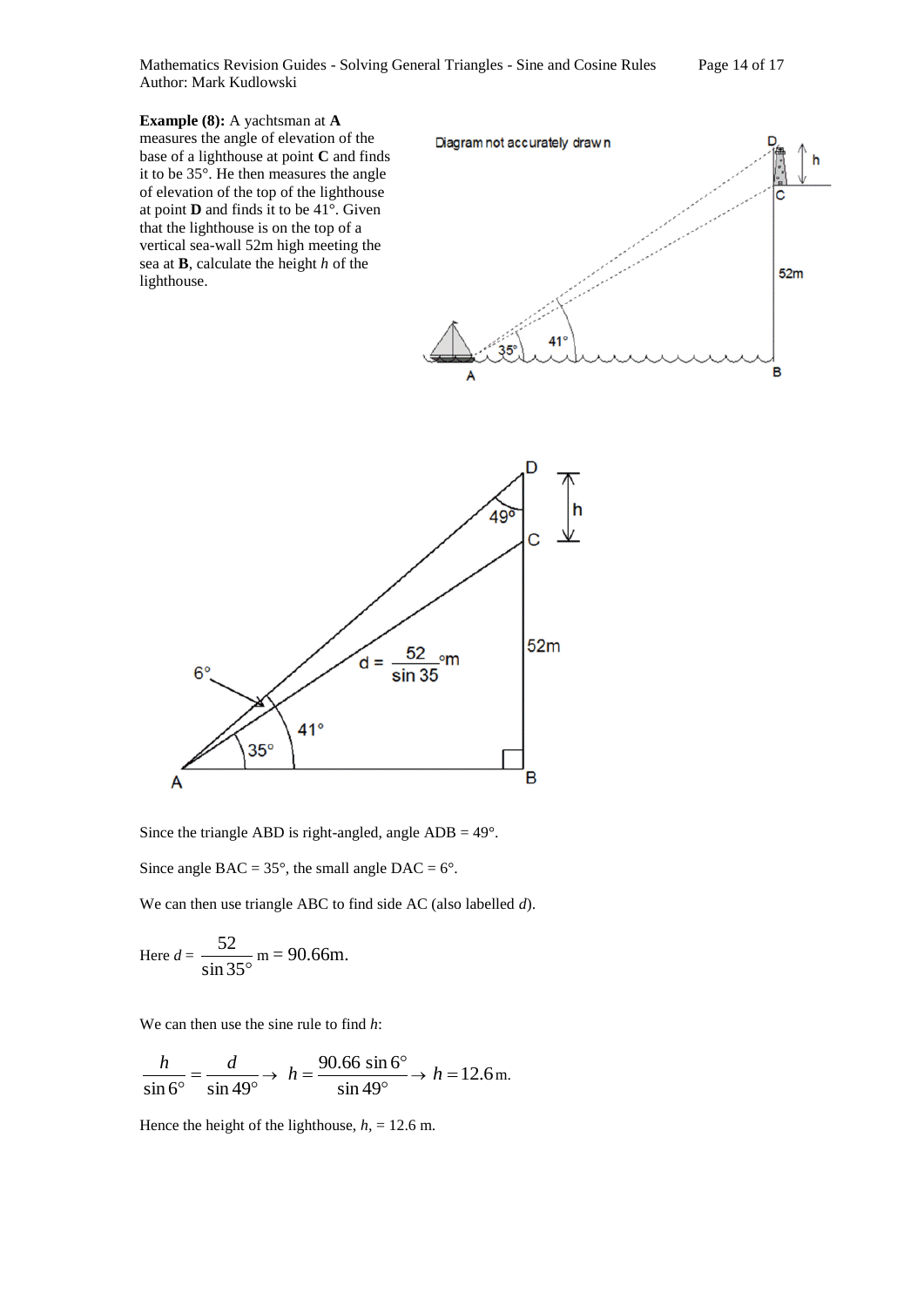**Example (9):** Peel Tower is 12 km from Winter Hill, on a bearing of 083°, whereas Jubilee Tower is 7 km from Winter Hill, on a bearing of 016°.

Find the distance and bearing of Jubilee Tower from Peel Tower.

First, we sketch the positions of the northline and the three landmarks in question.



We also label sides opposite corresponding angles with lower-case letters. Note that angle  $A = (83 - 16) = 67^{\circ}$ .

Next we find the length of the side *a* of the triangle, and to do so, we use the cosine rule.

$$
a^2 = b^2 + c^2 - 2bc \cos A
$$

This gives  $a^2 = 144 + 49 - 168 \cos 67^\circ$  or 127.35, and hence  $a = 11.285$  km (Keep higher accuracy for future calculations).

To find the bearing of Jubilee Tower from Peel Tower, we draw a southern continuation of the northline at S and use alternate angles to find  $\angle$ ACS = 83°

The bearing required is therefore  $(180 + 83)^\circ$  + angle C (to be determined).

Angle C can be found by the sine rule:



**Jubilee Tower is 11.3 km from Peel Tower on a bearing of 298°.**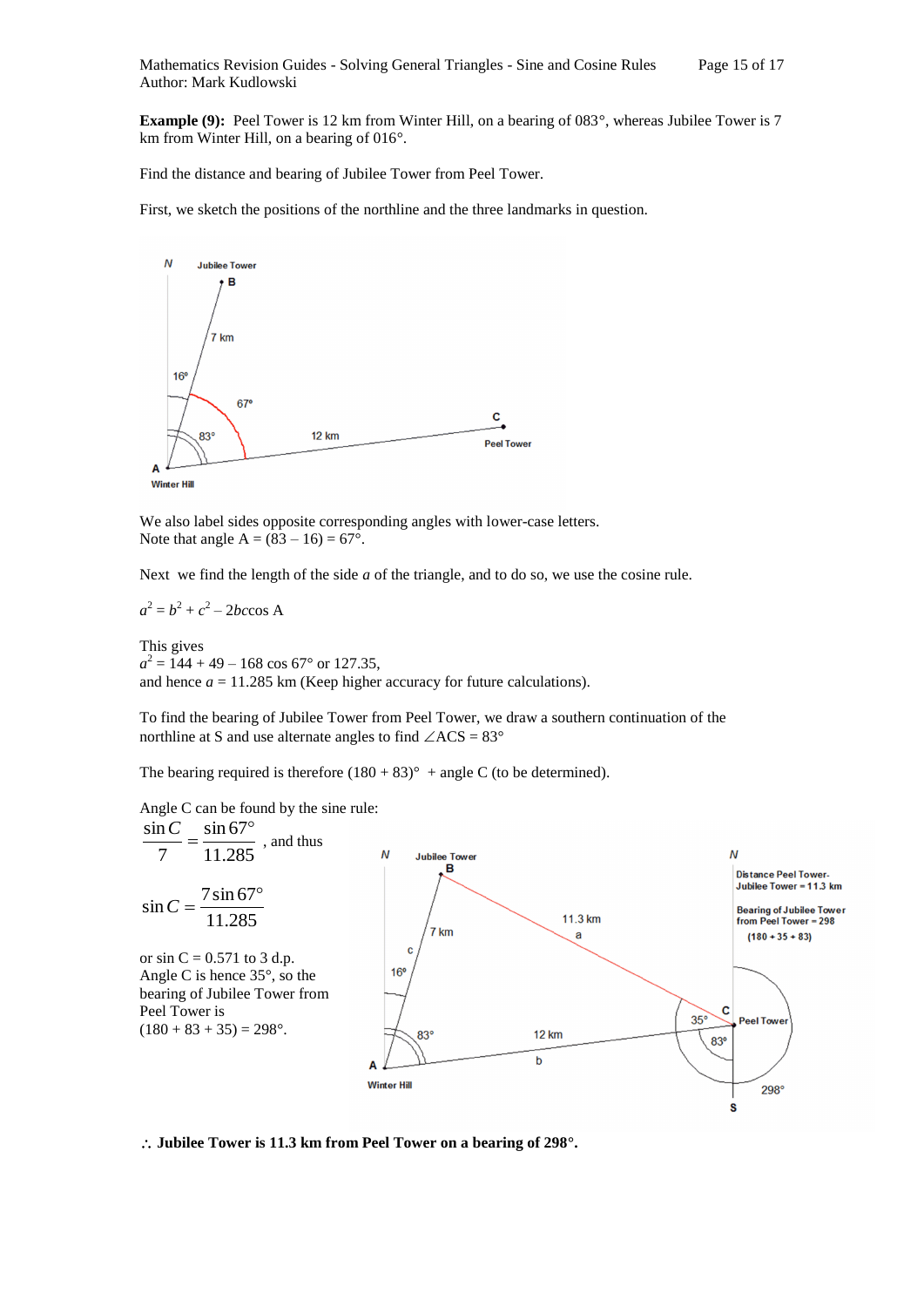#### **Example (10) :**

Two lamp-posts A and B are 40 metres apart on the same side of a straight road.

The points A and B make angles of 41° and 52° respectively with a lamp-post C on the opposite side of the road.

Calculate the width of the road, *w*, to 3 significant figures. .



The first step is to find angle ACB, which works out as  $87^\circ$  (sum of angles of a triangle = 180°), and from there we use the sine rule to find the distance AC.

Using the convention of labelling opposite sides and angles,  $AC = b$ .

By the sine rule, 
$$
\frac{b}{\sin 52^\circ} = \frac{40}{\sin 87^\circ}
$$

hence 
$$
b = \frac{40 \sin 52^{\circ}}{\sin 87^{\circ}} = 31.56 \text{ m}.
$$



Finally we draw a perpendicular across the road from C at the point X, and use right-angled triangle methods to find the width of the road, CX.

Side AC is the hypotenuse of the triangle AXC, and CX is the opposite, so  $CX = 31.56 \sin 41^\circ = 20.71 \text{m}$ .

The width of the road is **20.7m** to 3 significant figures.



(We could equally well have chosen to find the length of BC, or *a*.

$$
\frac{a}{\sin 41^{\circ}} = \frac{40}{\sin 87^{\circ}} , \text{ hence } a = \frac{40 \sin 41^{\circ}}{\sin 87^{\circ}} = 26.28 \text{ m}.
$$

From there the width of the road would be calculated as 26.28 sin 52°, or 20.7m)